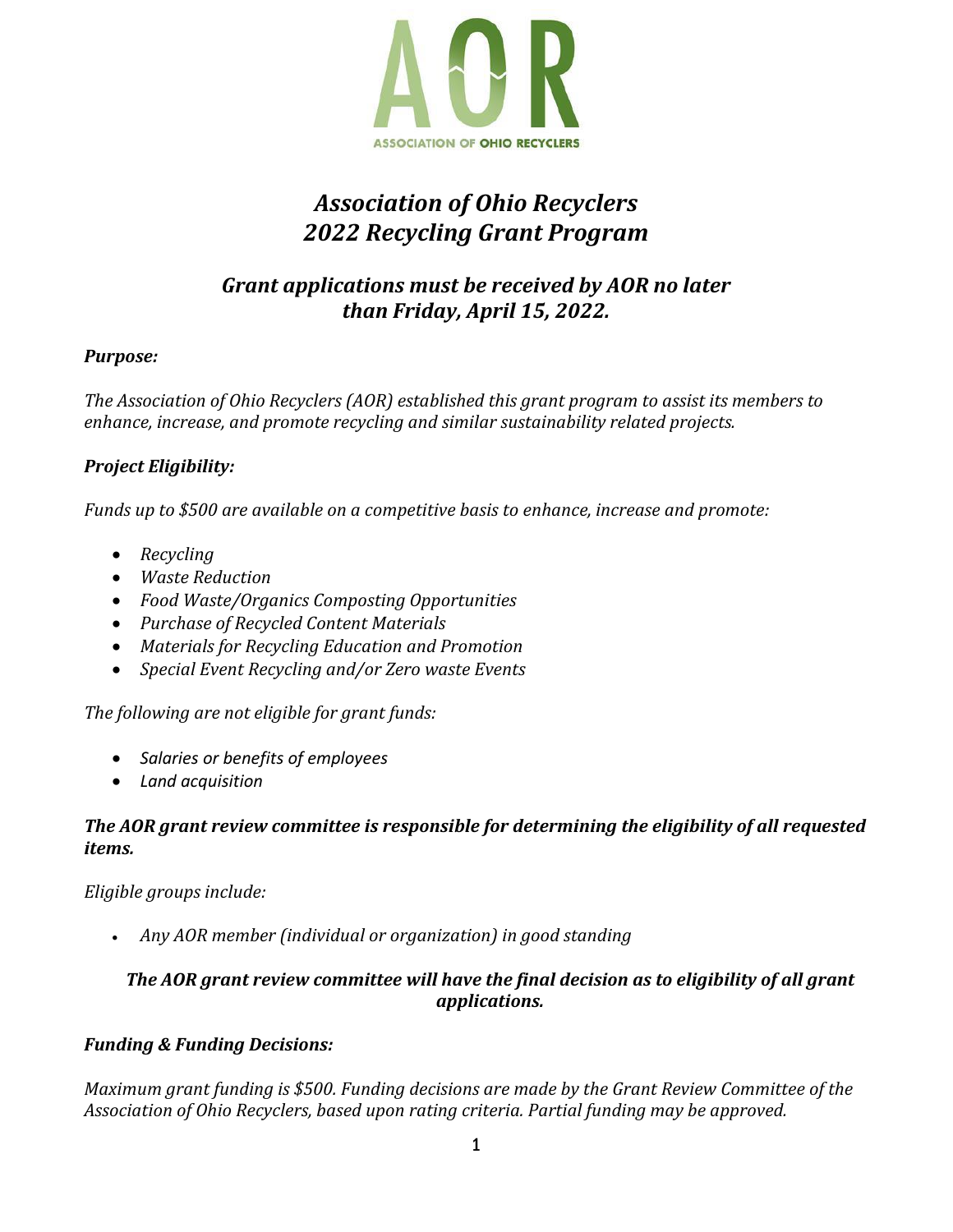*Maximum of one grant award per organization per year. Award announcements will be made in April. No monetary match is required.* 

### *Rating Criteria:*

- *Completeness of application*
- *Need & Impact on Community/Area*
- *Maintenance & Sustainability*
- *Level of Community/Volunteer Involvement*
- *Detailed Plan*
- *Recognition of Funding Source*

#### *Approved projects will receive an award Letter. Grant funding is typically made available upon award notification.*

#### *Accountability & Reporting Requirements:*

#### *Grant recipients will be required to submit a short project summary report evaluating the project within 60 days of project completion or no later than Friday December 2, 2022.*

*The summary should include the following sections:* 

- *Review of the project*
- *Project successes and challenges*
- *Project Photos (Photos may be used to publicize the program)*
- *Summary of grant expenditures (including copies of receipts)*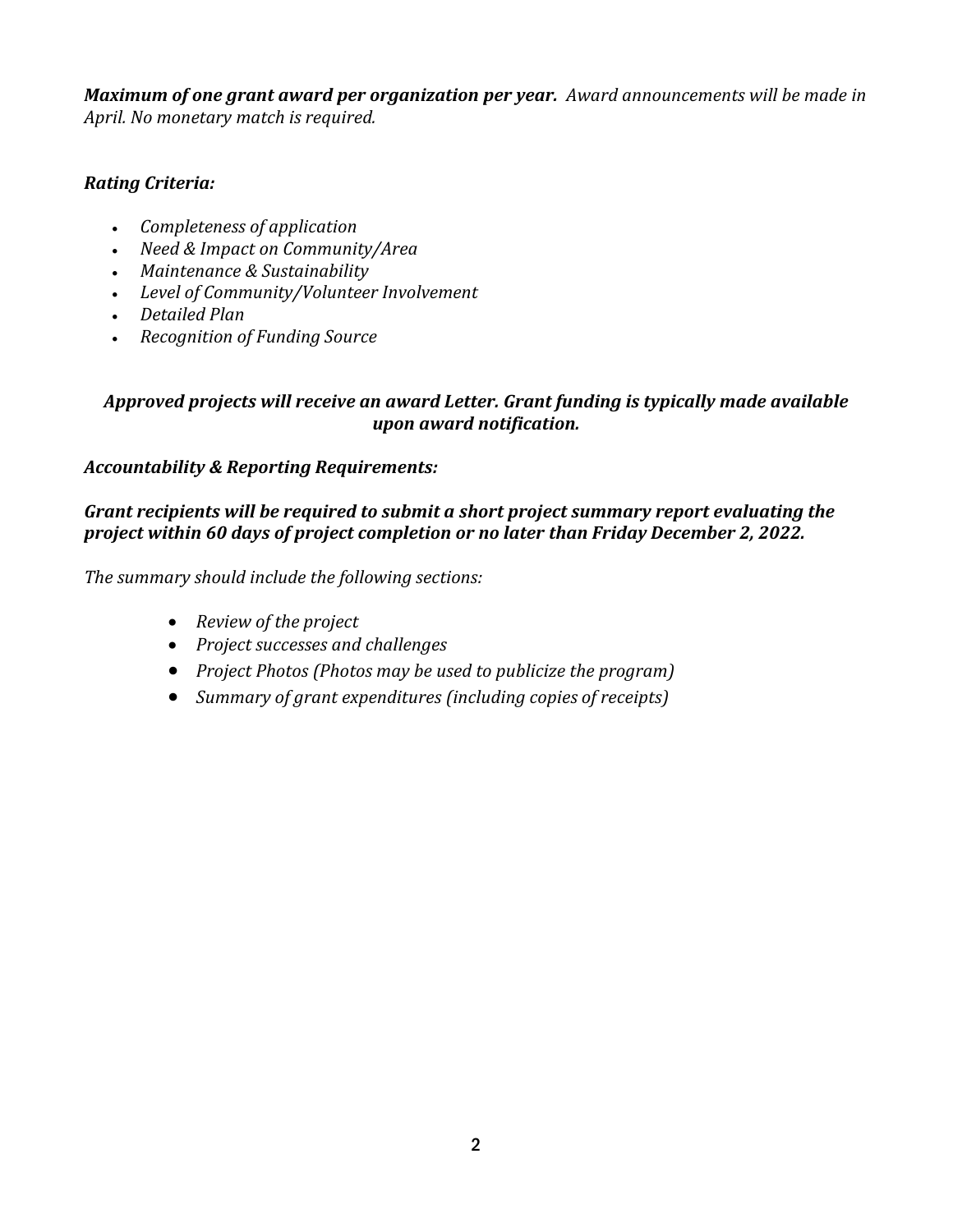# *Association of Ohio Recyclers*

Recycling Grant Application

# *Grant applications must be received by AOR no later than Friday, April 15, 2022.*

# **All of the questions below must be answered completely in order for your application to receive full consideration.**

- 1. Tell us about your organization or group. What is your mission (or purpose)? Who do you serve? Does your group serve a target area? If yes, what area is that?
- 2. What is the overall purpose of your project? Please explain.
- 3. Please provide a detailed project description and timeline.
- 4. How will this project benefit the neighborhood/community? Who will benefit?
- 5. Will you have any partners with this project? If yes, describe the collaboration.
- 6. Describe in detail items to be purchased. Total project budget (from all sources). Amount requested. Estimates will be accepted.

| <b>Expense Description</b> | <b>Grant Funds</b> | Other Funding |
|----------------------------|--------------------|---------------|
|                            | Requested          | Sources       |
|                            |                    |               |
|                            |                    |               |
|                            |                    |               |
|                            |                    |               |
|                            |                    |               |
|                            |                    |               |
|                            |                    |               |
|                            |                    |               |
|                            |                    |               |
|                            |                    |               |
|                            |                    |               |
| TOTAL (\$500 or less)      |                    |               |

7. Include any other relevant information.